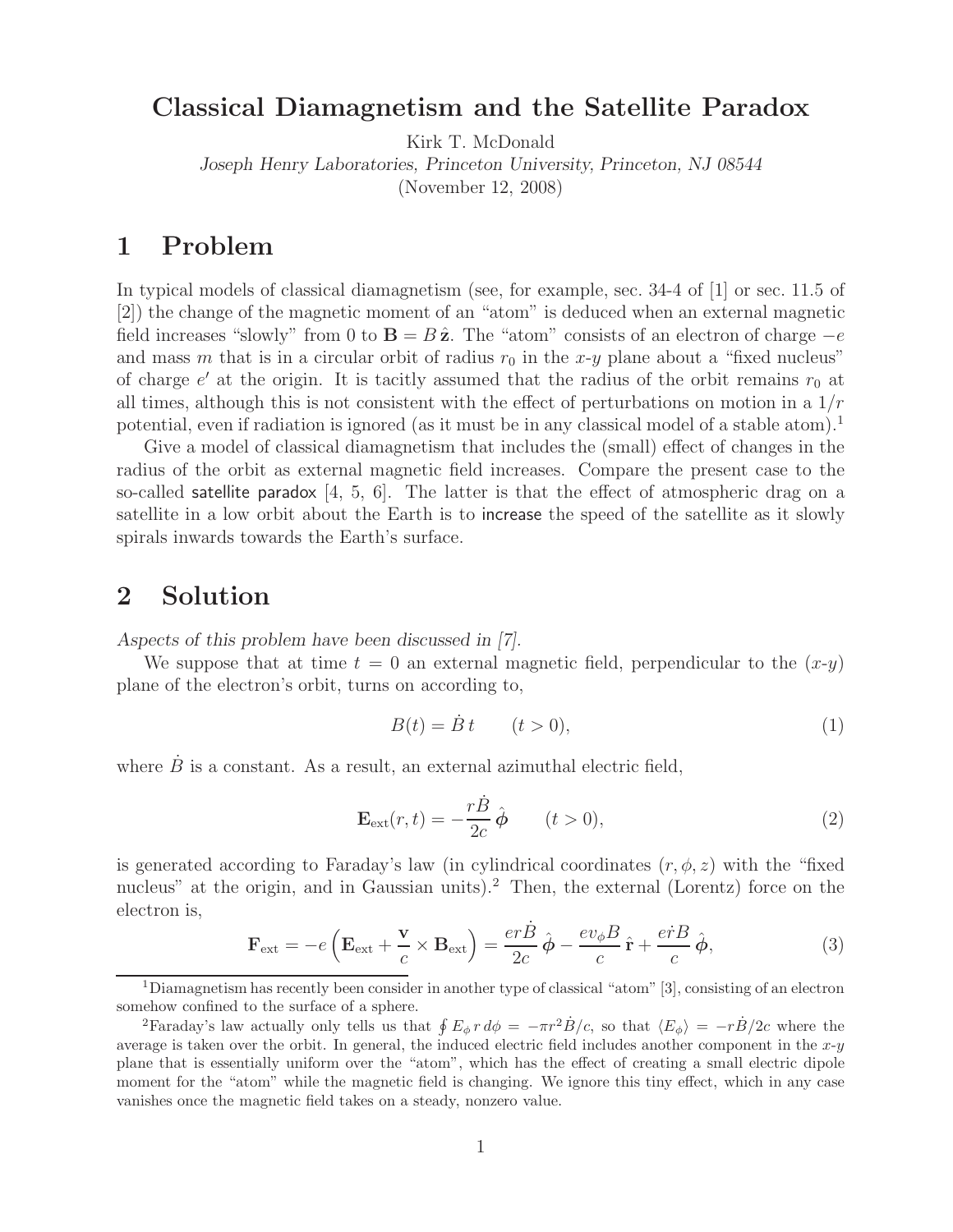where  $\mathbf{v} = \dot{r} \hat{\mathbf{r}} + r \dot{\phi} \hat{\phi}$ , and we write  $r \dot{\phi} = v_{\phi}$ . As  $v_{\phi} B = v_{\phi} t \dot{B}$ , the first and second terms of eq. (3) are of similar order (and both are small compared to the Coulomb force  $-ee' \hat{\bf r}/r^2$ ).

We suppose that the change in magnetic field is so slow that the resulting radial velocity  $\dot{r}$ is negligible compared to the azimuthal velocity  $v_{\phi}$ ; hence, the third term is small compared to the first and second terms of eq. (3). However, the third term plays a role in insuring that "a magnetic field does no work". Thus, during time dt the electron moves distance,

$$
d\mathbf{s} = \mathbf{v} dt = (\dot{r}\,\hat{\mathbf{r}} + r\dot{\phi}\,\hat{\boldsymbol{\phi}}) dt \tag{4}
$$

and the work done on it by the external fields is,

$$
dW_{\text{ext}} = \mathbf{F} \cdot d\mathbf{s} = -e \mathbf{v} \cdot \mathbf{E}_{\text{ext}} dt = \frac{er^2 \dot{\phi} \dot{B}}{2c} dt = \frac{erv_{\phi} \dot{B}}{2c} dt.
$$
 (5)

The equation of motion for the electron is,

$$
m\mathbf{a} = m\left(\ddot{r} - r\dot{\phi}^2\right)\hat{\mathbf{r}} + m\left(r\ddot{\phi} + 2\dot{r}\dot{\phi}\right)\hat{\boldsymbol{\phi}} = -e\left(\mathbf{E}_{\text{tot}} + \frac{\mathbf{v}}{c} \times \mathbf{B}_{\text{ext}}\right)
$$

$$
= -\frac{ee'}{r^2}\hat{\mathbf{r}} + \frac{er\dot{B}}{2c}\hat{\boldsymbol{\phi}} - \frac{er\dot{\phi}B}{c}\hat{\mathbf{r}} + \frac{er\dot{B}}{c}\hat{\boldsymbol{\phi}}, \quad (6)
$$

For slow changes in the magnetic field we neglect  $\ddot{r}$  compared to  $r\dot{\phi}^2$ , so the radial equation of motion can be written as,

$$
mr\dot{\phi}^2 \approx \frac{ee'}{r^2} + \frac{er\dot{\phi}B}{c} = \frac{mr_0^3\dot{\phi}_0^2}{r^2} + \frac{er\dot{\phi}B}{c},\qquad(7)
$$

where  $r_0$  and  $v_0 = r_0 \dot{\phi}_0$  are the radius and azimuthal velocity, respectively, of the circular orbit when  $B = 0$ .

The azimuthal equation of motion is,

$$
m(r\ddot{\phi} + 2\dot{r}\dot{\phi}) = \frac{er\dot{B}}{2c} + \frac{er\dot{B}}{c}.
$$
 (8)

The terms  $r\ddot{\phi}$  and  $\dot{r}\dot{\phi}$  are of comparable magnitude. Multiplying eq. (8) by r, we can integrate to find the (mechanical) angular momentum,

$$
L_z = mr^2 \dot{\phi} = mr_0^2 \dot{\phi}_0 + \frac{er^2 B}{2c}.
$$
\n(9)

Using eq. (9) for  $\dot{\phi}$  in eq. (7), we find,

$$
\frac{r_0^3}{r^3} - \frac{r_0^2}{r^2} \approx \frac{e^2 r B^2}{4m^2 c^2 r_0 \dot{\phi}_0^2}.
$$
\n(10)

Assuming a solution of the form  $r = r_0(1 + \Delta)$ , we obtain,

$$
r \approx r_0 \left( 1 - \frac{e^2 B^2}{4m^2 c^2 \dot{\phi}_0^2} \right) = r_0 \left( 1 - \frac{e^2 r_0^2 B^2}{4m^2 c^2 v_0^2} \right). \tag{11}
$$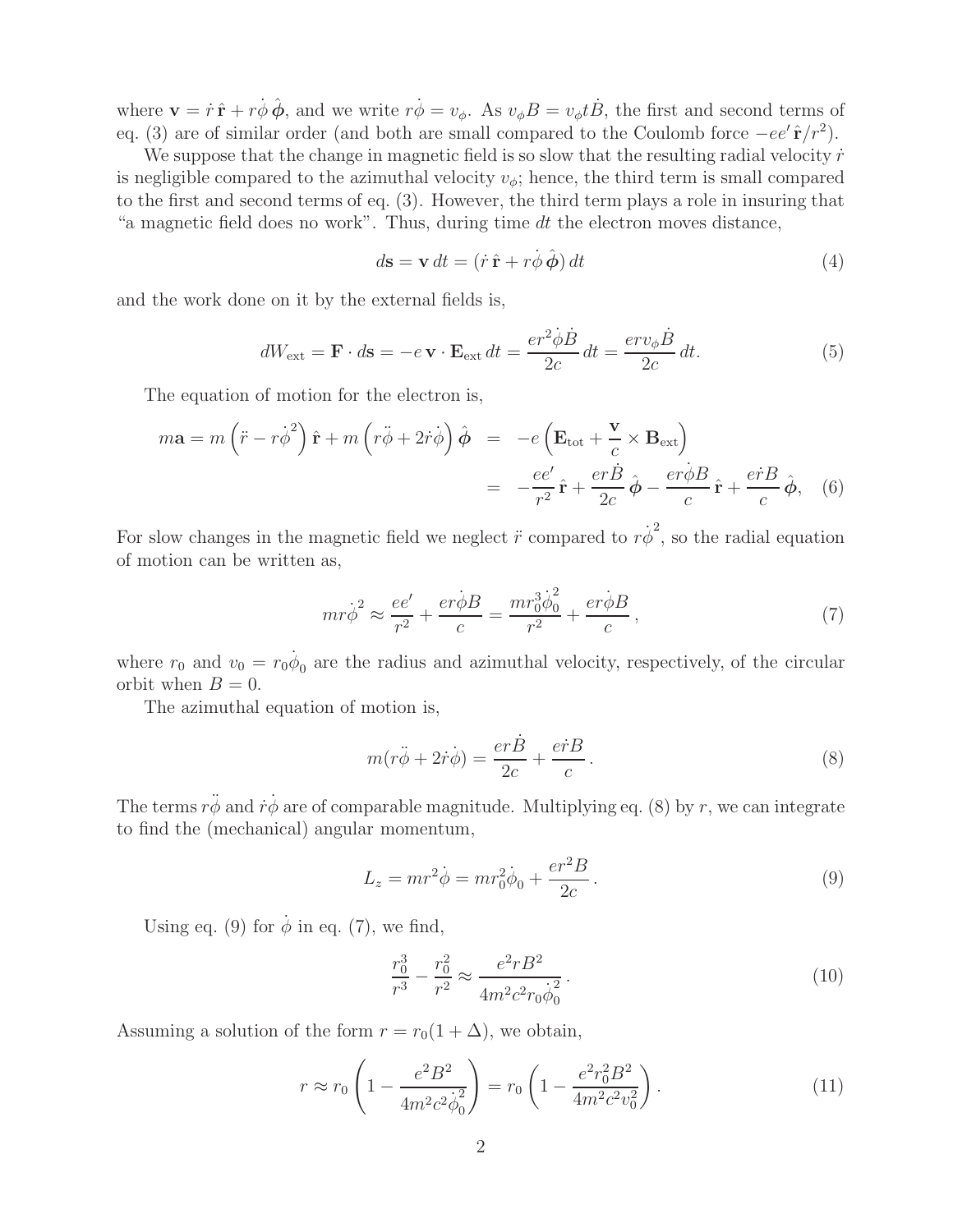*That the radius* r of the perturbed orbit departs from  $r_0$  by a term that is second order in *the magnetic field* B *was mentioned in [7] without a detailed derivation.*

Returning to eq.  $(9)$ , the angular velocity is, to second order in B,

$$
\dot{\phi} \approx \dot{\phi}_0 + \frac{eB}{2mc} + \frac{e^2B^2}{2m^2c^2\dot{\phi}_0},\tag{12}
$$

and the azimuthal velocity is,

$$
v_{\phi} \approx v_0 + \frac{er_0 B}{2mc} + \frac{e^2 r_0^2 B^2}{2m^2 c^2 v_0},\tag{13}
$$

to the same order.

*The motion (11)-(13) does* not *have the character of that in the satellite paradox. For* positive  $v_0$ , the energy of the classical "atom" is increased by the perturbing magnetic field. *That is,*  $W_{\text{ext}} > 0$  *according to eq.* (5), while the radius of the orbit decrease with time *according to eq. (11), and the azimuthal velocity increases according to eq. (13). This is the behavior for negative, rather than positive,*  $W_{\text{ext}}$  *in the satellite paradox* [4, 5].

*To first order in the magnetic field* B*, eq. (13) is the same as obtained by supposing that the azimuthal force*  $-eE_{\phi}$  *directly affects the azimuthal velocity (i.e., that eq. (8) can be approximated as*  $\dot{v}_\phi = er_0B/2mc$ , in contrast to the case of the satellite paradox where the *change in azimuthal velocity is the negative of the naive expectation [4]. However, eq. (13) differs in second order from the result of this assumption, as needed to explain the energy balance to this order (see Appendix A).*

*Indeed, if one is willing to accept eq. (13) to first order as "obvious", then the radial equation of motion can be written as,*

$$
\frac{mv_{\phi}^{2}}{r} \approx \frac{ee'}{r^{2}} + \frac{ev_{\phi}B}{c} = \frac{mr_{0}v_{0}^{2}}{r^{2}} + \frac{ev_{\phi}B}{c},\qquad(14)
$$

*which is a quadratic equation in* 1/r *with the approximate solution,*

$$
\frac{1}{r} \approx \frac{1}{r_0} - \frac{e^2 r_0 B^2}{4m^2 c^2 v_0^2},\tag{15}
$$

*which leads to eq. (11) but with the opposite sign for the second term.*

Coming at length to the issue of diamagnetism, we note that the orbital angular momentum is,

$$
\mathbf{L} = mrv_{\phi}\,\hat{\mathbf{z}},\tag{16}
$$

The magnetic moment of the system is, following Larmor,

$$
\mu = -\frac{e}{2mc} \mathbf{L} = -\frac{erv_{\phi}}{2c} \hat{\mathbf{z}} \approx -\frac{erv_{0}}{2c} \hat{\mathbf{z}} - \frac{e^{2}r_{0}^{2}}{4mc^{2}} \mathbf{B} + \frac{e^{3}r_{0}^{3}B^{2}}{8m^{2}c^{3}v_{0}} \hat{\mathbf{z}} \equiv \mu_{0} + \mu_{\text{diamagnetic}} + \mathcal{O}(B^{2}), \tag{17}
$$

where,

$$
\boldsymbol{\mu}_0 = -\frac{erv_0}{2c}\hat{\mathbf{z}}, \quad \text{and} \quad \boldsymbol{\mu}_{\text{diamagnetic}} = -\frac{e^2r_0^2}{4mc^2}\mathbf{B}
$$
 (18)

as in the usual treatments [1, 2] which simply assume that  $r = r_0$  always. From eq. (11) we see that this is a very good assumption within the context of a classical "atom" (so long as one ignores effects of radiation).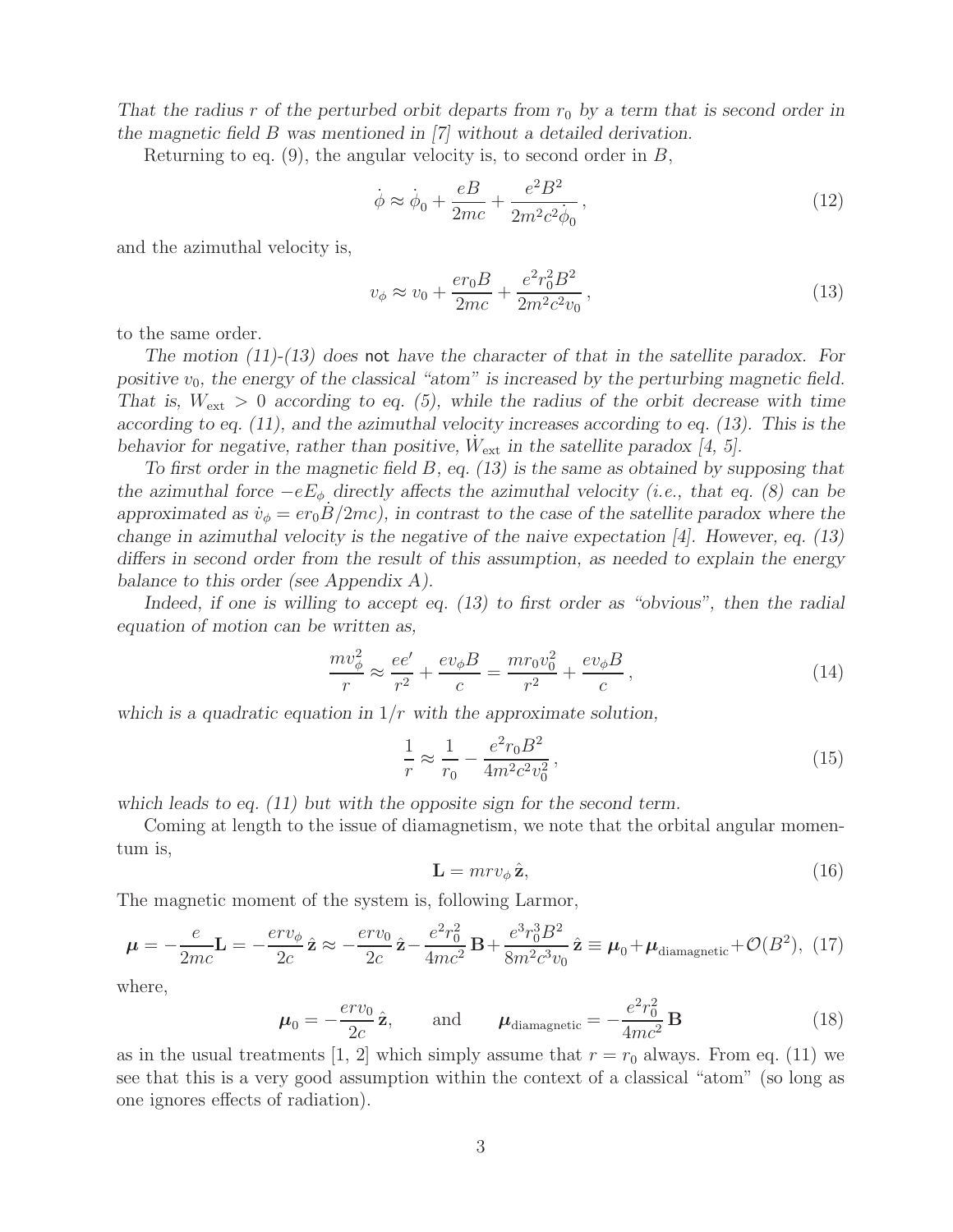### **A Appendix: Energy Balance**

The energy of the classical "atom" in a magnetic field  $\mathbf{B} = B(t)\hat{\mathbf{z}}$  is,<sup>3</sup>

$$
U = \frac{m(\dot{r}^2 + v_{\phi}^2)}{2} - \frac{ee'}{r}.
$$
\n(19)

We ignore the contribution of  $\dot{r}$  to the kinetic energy, and write,

$$
U \approx \frac{mv_{\phi}^2}{2} - \frac{mr_0v_0^2}{r} \approx \frac{mv_0^2}{2} \left( 1 + \frac{er_0B}{mcv_0} + \frac{e^2r_0^2B^2}{4m^2c^2v_0^2} \right) - mv_0^2 \left( 1 + \frac{e^2r_0^2B^2}{4m^2c^2v_0^2} \right)
$$
  
= 
$$
-\frac{mv_0^2}{2} + \frac{er_0v_0B}{2c} + \frac{e^2r_0^2B^2}{8mc^2}
$$
 (20)

to second order in field strength B. Then, to this order,

$$
\dot{U} \approx \frac{er_0 v_0 \dot{B}}{2c} + \frac{e^2 r_0^2 B \dot{B}}{4mc^2} = \frac{er_0 v_0 \dot{B}}{2c} \left(1 + \frac{er_0 B}{2mcv_0}\right) \approx \frac{er v_\phi \dot{B}}{2c} = \dot{W}_{\text{ext}},\tag{21}
$$

recalling eqs.  $(5)$  and  $(13)$ .

# **B Appendix: Why Doesn't the Satellite Paradox Hold for Classical Diamagnetism?**

One answer is that "magnetic fields do no work".

The phenomenon of classical diamagnetism, as described by eqs. (11) and (13), contradicts the claim in [5] that the qualitative behavior seen in the satellite paradox (the velocity increases as the radius decreases, and *vice versa*) holds for any perturbation of motion in a  $1/r$  potential. The argument in [5] is based on the claim that all relevant behavior of the system can be related to its energy, and that changes in the energy are due to the work done by the perturbing forces. However, since "magnetic fields do no work", they can lead to perturbations whose effect is not captured by arguments based on energy.

For completeness, we analyze the satellite paradox in a manner similar to that given in sec. 2.

Suppose the external force is purely a drag force,

$$
\mathbf{F}_{\text{ext}} = -Cv^p \mathbf{v} \approx -Cv^p_{\phi}(\dot{r}\,\hat{\mathbf{r}} + v_{\phi}\,\hat{\boldsymbol{\phi}}),\tag{22}
$$

where p is a small non-negative number, perhaps 0 or 1, and  $C$  is the drag coefficient. Unlike the case of an "atom" in an external magnetic field, it suffices to consider only the case that  $v_{\phi}$  is positive.

<sup>&</sup>lt;sup>3</sup>Note that the energy,  $-\mu \cdot \mathbf{B} = \frac{e r v B}{2c} \approx \frac{e r_0 v_0 B}{2c}$ , of the magnetic moment  $\mu$  in the external magnetic field **B** is already contained in the microscopic energy expression (19), which is also the energy in the Darwin approximation (see, for example, eq. (22) of [8]).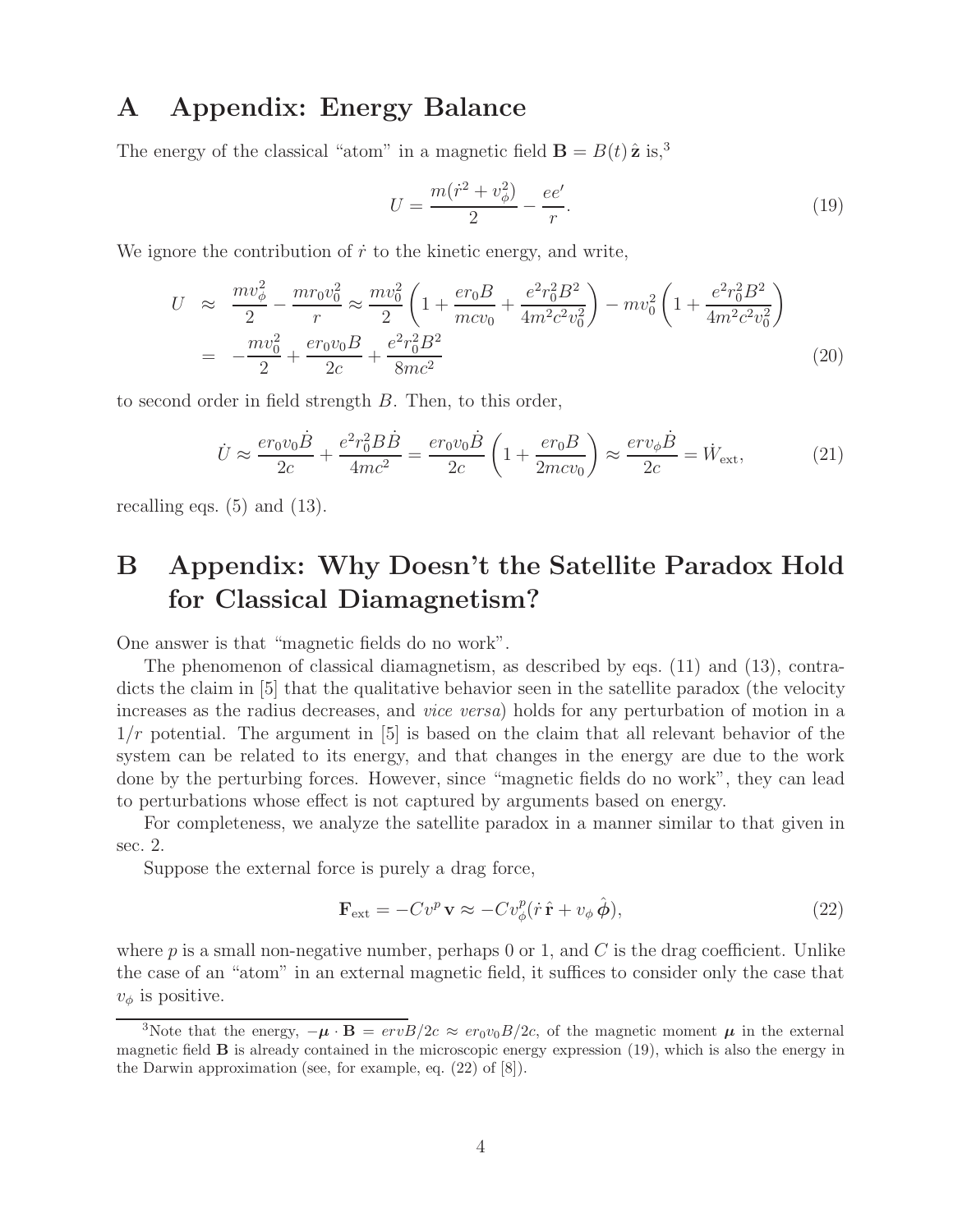We again neglect  $\ddot{r}$  compared to  $r\dot{\phi}^2$  in the radial equation of motion,

$$
\dot{\phi}^2 \approx \frac{\dot{\phi}_0^2 r_0^3}{r^3} - \frac{C \dot{r} v_\phi^p}{mr}, \qquad \text{or} \qquad v_\phi^2 \approx \frac{v_0^2 r_0}{r} - \frac{C r \dot{r} v_\phi^p}{m}, \tag{23}
$$

where  $v_0$  is the azimuthal velocity of the (nearly) circular orbit at some reference radius  $r_0$ . The effect of the drag force is to decrease r, so that  $\dot{r}$  is negative, and eq. (23) tells us that  $v_{\phi} > v_0$  for all  $r < r_0$ . Thus, the radial equation of motion contains the qualitative nature of the satellite paradox, that the drag force increases the azimuthal velocity, rather than reducing it.

In the first approximation, we ignore the small radial component of the drag force, so that,

$$
\dot{\phi}^2 \approx \frac{\dot{\phi}_0^2 r_0^3}{r^3}, \quad \text{and} \quad v_\phi \approx v_0 \left(\frac{r_0}{r}\right)^{1/2}.
$$
 (24)

The azimuthal equation of motion is,

$$
r\ddot{\phi} + 2\dot{r}\dot{\phi} = -\frac{Cr^{1+p}\dot{\phi}^{1+p}}{m}.
$$
\n(25)

An analytic solution is especially simple for  $p = 0$  (drag force proportional to velocity).<sup>4</sup> As before, we use the derivative of the result (24) of the radial equation in the azimuthal equation (25) to find,

$$
\dot{r} = -\frac{2C}{m}r,\tag{26}
$$

and hence

$$
r = r_0 e^{-2Ct/m}.\tag{27}
$$

Thus, using eq. (24),

$$
v_{\phi} = v_0 e^{Ct/m}.\tag{28}
$$

In contrast, the radius (11) of the classical "atom" in an external magnetic field decreases as the field increases whether the azimuthal force applies a drag or a boost! Furthermore, when the azimuthal force on the classical "atom" is a drag the azimuthal velocity decreases in magnitude, $5$  and increases when the force is a boost.

# **C Appendix: Adiabatic Invariance**

A more formal approach to the problem of classical diamagnetism can be based on the  $(nonrelativistic)$  Lagrangian,<sup>6</sup>

$$
\mathcal{L} = \frac{mv^2}{2} - e\frac{\mathbf{v}}{c} \cdot \mathbf{A} + eV = \frac{m(\dot{r}^2 + r^2\dot{\phi}^2)}{2} - \frac{er^2\dot{\phi}B(t)}{2c} + \frac{ee'}{r},\tag{29}
$$

<sup>4</sup>An analytic solution is also possible for the case of  $p = -1$ , *i.e.*, for a constant drag force [6].

 ${}^{5}$ See sec. 2.1 of [9].

<sup>&</sup>lt;sup>6</sup>In the present example the term  $-e\mathbf{v} \cdot \mathbf{A}/c$  can be rewritten as  $\mu \cdot \mathbf{B}$ , where  $\mu$  is the (orbital) magnetic moment.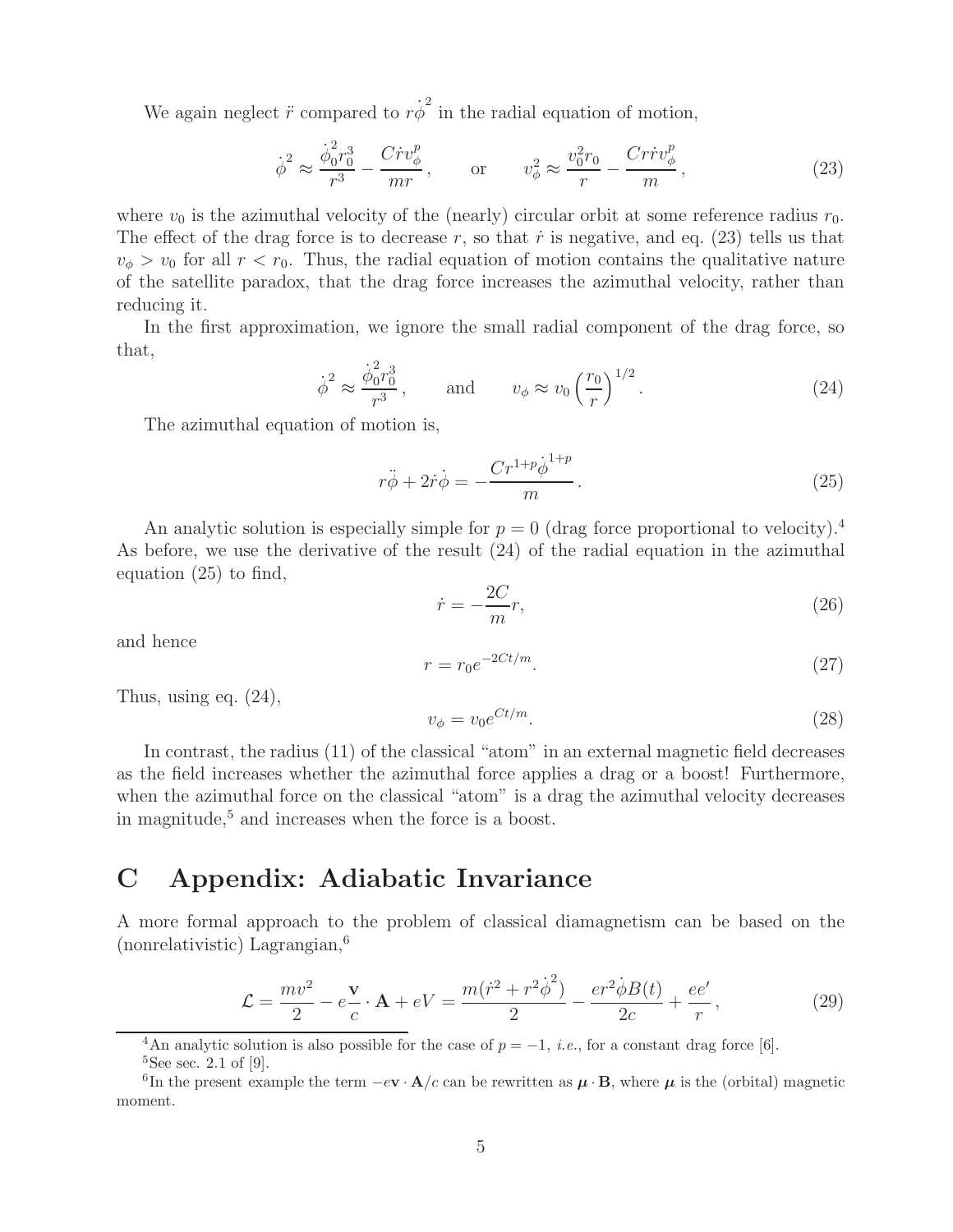for the electron (of charge  $-e$ ) in the Coulomb potential  $V = e'/r$  of the nucleus and the external magnetic field  $\mathbf{B}(t) = B\hat{\mathbf{z}} = \nabla \times \mathbf{A}$  where  $\mathbf{A} = rB\hat{\boldsymbol{\phi}}/2$ . As the Lagrangian (29) does not depend on coordinate  $\phi$ , the canonical momentum  $p_{\phi}$  is conserved, and we identify this as the z component of the canonical angular momentum,

$$
l_z = p_{\phi} = \frac{\partial \mathcal{L}}{\partial \dot{\phi}} = mr^2 \dot{\phi} - \frac{er^2 B}{2c} = L_z - \frac{er^2 B}{2c} = L_0 = mr_0 v_0, \qquad (30)
$$

where  $L_z = mr^2 \dot{\phi}$  is the mechanical angular momentum about the z axis. Thus,

$$
\dot{\phi} = \frac{L_0^2}{mr^2} + \frac{eB}{2mc},
$$
\n(31)

where  $eB(t)/2mc$  is the cyclotron (Larmor) frequency.

The radial equation of motion is,

$$
m\ddot{r} = mr\dot{\phi}^2 - \frac{er\dot{\phi}B}{c} - \frac{ee'}{r^2} = \frac{L_0^2}{mr^3} - \frac{e^2rB^2}{4mc^2} - \frac{L_0^2}{mr_0r^2} = -\frac{\partial U_{\text{eff}}}{\partial r},\tag{32}
$$

where we note that  $ee' = L_0^2/mr_0$  for the initial circular orbit. The effective radial potential  $U_{\text{eff}}$  is,

$$
U_{\text{eff}}(r,t) = \frac{L_0^2}{2mr^2} + \frac{e^2r^2B^2}{8mc^2} - \frac{L_0^2}{mr_0r}.
$$
\n(33)

However, the problem is not one of small oscillations about a fixed minimum of the effective potential. Rather, we suppose that the orbit at time t is nearly circular with radius  $r(t)$  such that the effective potential is minimum at this time. That is, we set eq. (32) to zero, which leads again to eq. (10), to the solutions (11)-(13) and to the magnetic moment (18).

We have found one invariant in this problem, the canonical angular momentum  $l_z$  of eq. (30). Because this remains constant during changes in the magnetic field, whether these are adiabatic or not, we can certainly identify the canonical angular momentum as an adiabatic invariant. We could define the canonical magnetic moment  $\mu_C$  as,

$$
\mu_C = -\frac{e}{2mc}l_z = \mu_z + \frac{e^2r^2B^2}{2m^2c^2} \approx \mu_z + \frac{e^2r_0^2B^2}{2m^2c^2},\tag{34}
$$

which is also an adiabatic invariant. However, the ordinary magnetic moment  $\mu_z$  is not an adiabatic invariant in this problem.

*We can compare the present case of a classical "atom" to that of an electron in a uniform magnetic field. For bound motion in the latter case we cannot begin with zero magnetic field, but we suppose instead that*  $\mathbf{B} = B_0 \hat{\mathbf{z}}$  *at time*  $t = 0$ *.* 

Then, the Lagrangian is obtained from eq. (29) by setting  $e' = 0$ . The canonical angu*lar momentum (30) is again (an adiabatic) invariant, while the radial equation of motion*  $simplifies to  $mr^2\phi = er^2B/c$  for slow changes in the magnetic field B. Hence, the canonical$ angular momentum  $l_z$  can be written as,

$$
l_z = mr^2 \dot{\phi} - \frac{er^2 B}{2c} = \frac{er^2 B}{2c} = \frac{L_z}{2},
$$
\n(35)